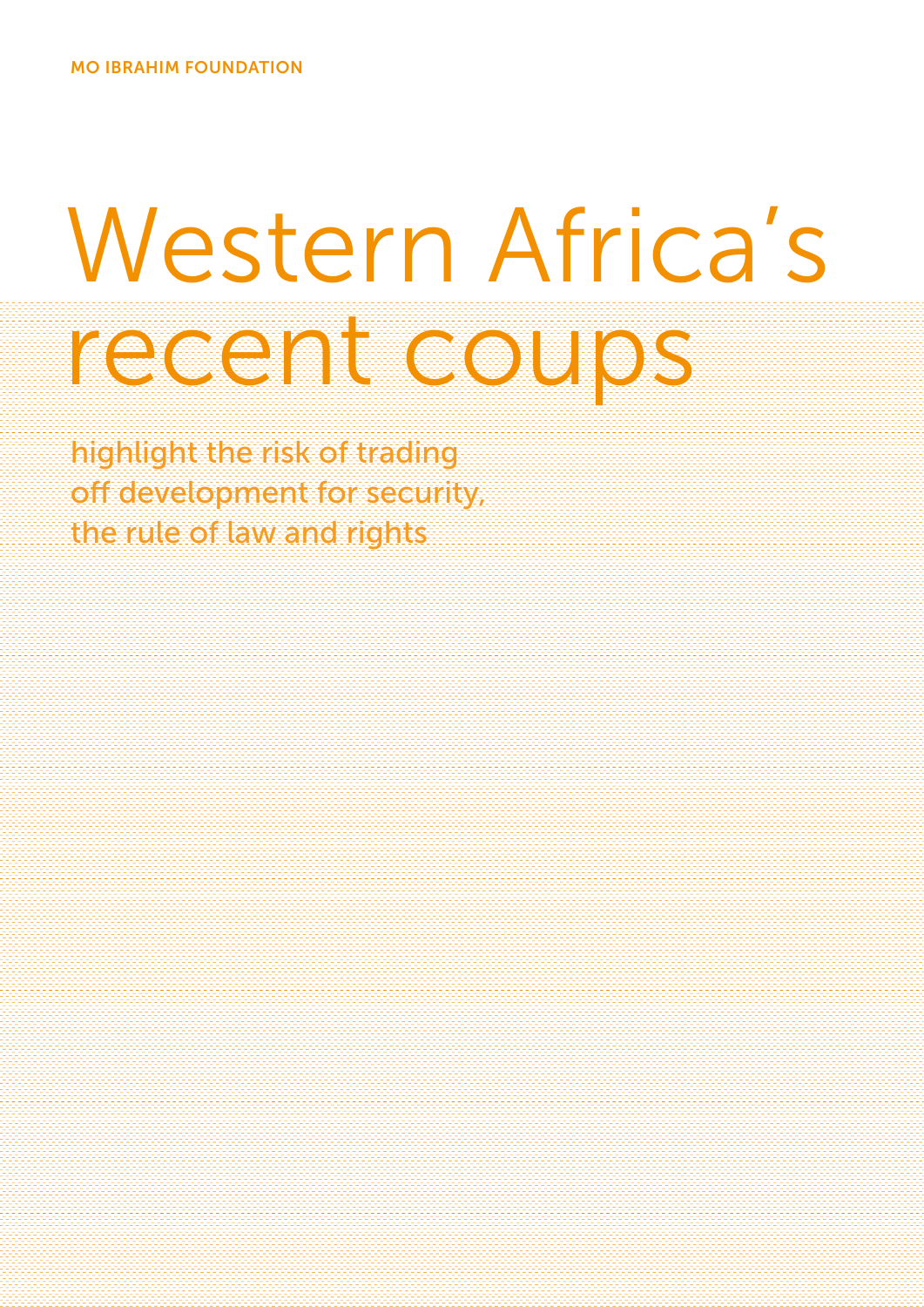Western Africa's recent coups highlight the risk of trading off development for security, the rule of law and rights

Coups in Africa are back in the news and on Africa's security agenda. Within the last three years, eleven coup attempts took place in Africa, seven of them successful in seizing power. 2021 alone saw four successful coups in Africa - in Chad, Guinea, Mali and Sudan - as many as last seen in 1999<sup>1</sup>. By early February 2022 a successful coup in Burkina Faso and a failed coup attempt in Guinea-Bissau have already taken place.

An analysis of the [Ibrahim Index of African Governance](https://mo.ibrahim.foundation/iiag) [\(IIAG\)](https://mo.ibrahim.foundation/iiag) trends and scores over the decade 2010-2019 for Burkina Faso, Guinea and Mali reveals interesting findings, highlighting common patterns among these countries and pointing to early warning signs.

# What is a coup d'état?

According to Powell and Thyme, coups are "overt attempts by the military or other elites within the state apparatus to unseat the sitting head of state using unconstitutional means. A coup attempt is defined as successful if the coup perpetrators seize and hold power for at least seven days."

### Once a coup, always coups?

Of the countries that have seen a change in leadership between 2020 and 2022 triggered by a coup, Burkina Faso, Guinea and Mali stand out as countries having a common history of coups within the past 15 years, followed by electoral democracy periods that have put in place the presidents that were toppled by the most recent coups (see timeline).



#### Ь GUINEA



December 2008:

- After the death of long-term President Lansana Conté, the military stages a coup
- Moussa Dadis Camara installed as Interim President

2009

December 2009: Moussa Dadis Camara wounded in an assassination attempt, Sékouba Konaté installed as Interim President

# 2010

November 2010: Alpha Condé elected as President

2011

July 2011: Soldiers engage in an assassination attempt against President Alpha Condé

2015

October 2015: President Alpha Condé re-elected

2020



March 2020: Constitutional referendum that resets and extends presidential terms allowing President Alpha Condé to run for another two terms

October 2020: President Alpha Condé elected for a third term

# 2021

September 2021:

- President Alpha Condé ousted by military coup
- Mamady Doumbouy installed as Interim President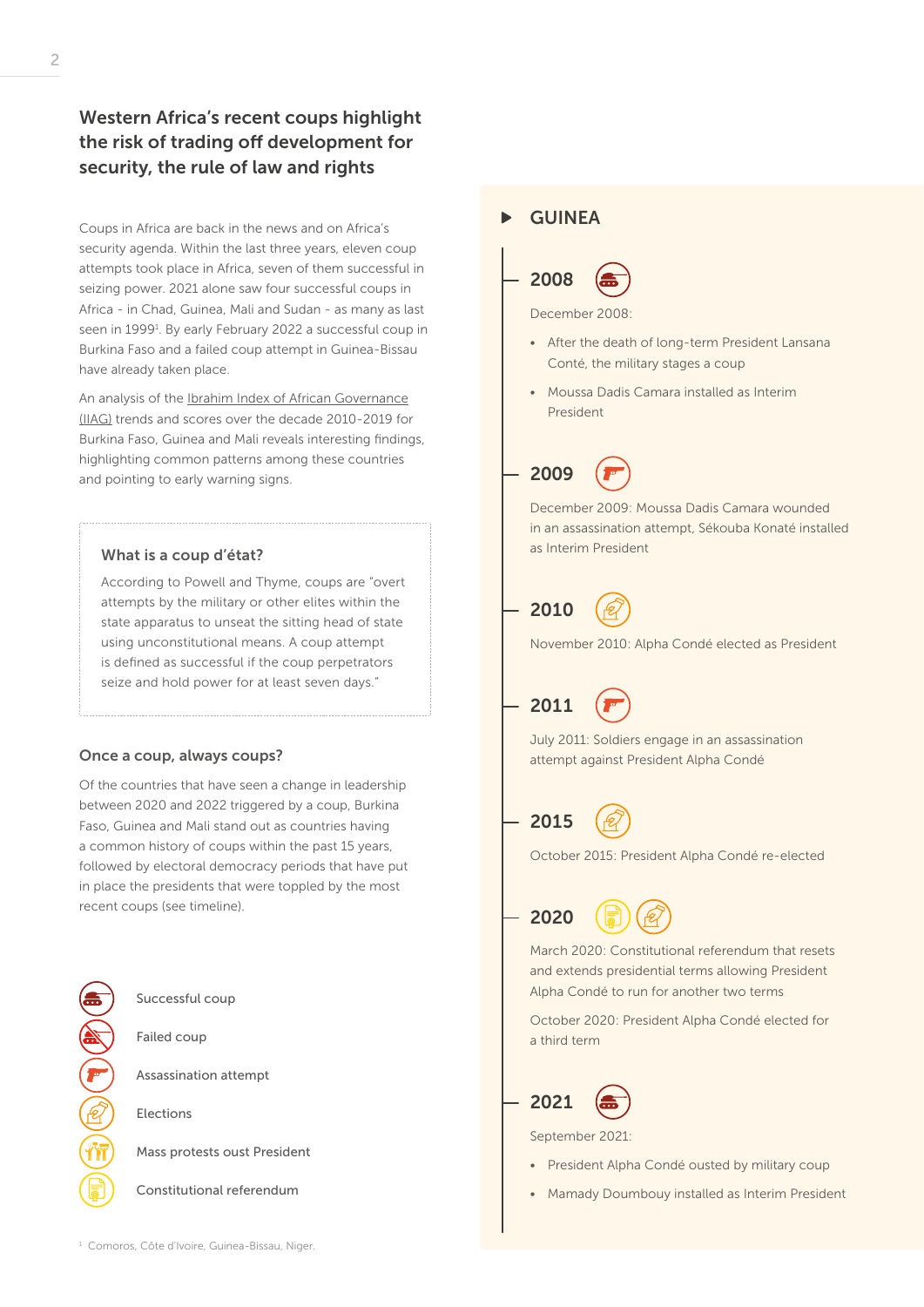#### MALI  $\blacksquare$

2012



March 2012: President Amadou Toumani Touré ousted in military coup

April 2012: Dioncounda Traoré installed as Interim President

May 2012: Failed counter-coup by soldiers supportive of ousted President Amadou Toumani Touré

2013

August 2013: Ibrahim Boubacar Keïta elected as President

2018

2018: President Ibrahim Boubacar Keïta re-elected

# 2020

#### August 2020:

- President Ibrahim Boubacar Keïta ousted by military coup
- Assimi Goïta installed as new Interim Leader

September 2020: Bah NDaw appointed by the coup leader Assimi Goïta as civilian Interim President



### May 2021:

- President Bah NDaw ousted by military coup
- Assimi Goïta installed as Interim President

# **BURKINA FASO**



### October 2014:

- Mass protests and a military take-over oust longterm President Blaise Compaoré
- Michel Kafando installed as Interim President

2015

September 2015: Members of the presidential guard engage in a failed counter-coup attempt against the interim government

December 2015: Roch Marc Christian Kaboré elected as President

# 2020



November 2020: President Roch Marc Christian Kaboré re-elected

2022

January 2022:

- President Roch Marc Christian Kaboré ousted by military coup
- Paul-Henri Sandaogo Damiba installed as Interim President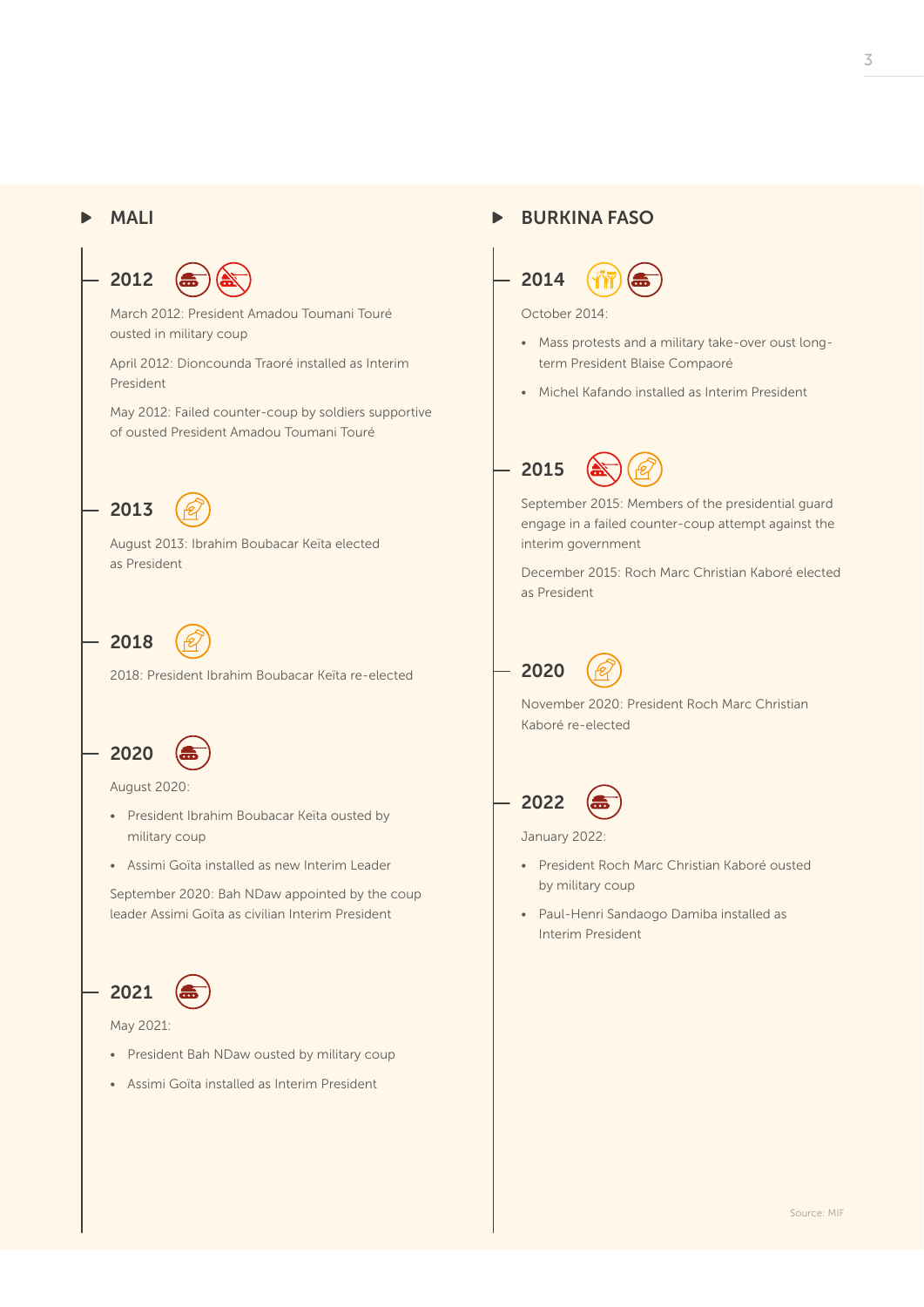# What the IIAG shows: pre-coups, all countries faced security, rule of law and rights deteriorations

While coup dynamics must be understood in each specific country context, data from the [Ibrahim Index of African Governance \(IIAG\)](https://mo.ibrahim.foundation/iiag) unearth similarities between the countries' governance paths and highlight warning signs.

At first sight, there are three different country paths at *Overall Governance* level. While Mali's *Overall Governance* score in 2019 is lower than in 2010 with decline having happened faster since 2015, Guinea has improved since 2010 and at a faster pace since 2015. Burkina Faso scores higher in *Overall Governance* in 2010 than in 2019 but has started to decline in 2015, risking overturning progress made over the last decade.



# Improvements in *Foundations for Economic Opportunities* and *Human Development* are hampered by declines in *Security & Rule of Law* and *Participation, Rights & Inclusion*

However, digging deeper, the three countries seem to follow more similar directions.

Burkina Faso, Guinea and Mali have all improved in *Foundations for Economic Opportunity* and *Human Development*. This has driven the positive *Overall Governance*  trajectory of both Burkina Faso and Guinea over the decade and has prevented an even larger decline in Mali.

However, at the same time all three countries have since 2010 deteriorated in *Participation, Rights & Inclusion* whereby the declines have all been faster since 2015. Burkina Faso and Guinea see the lowest scores for the category over the ten-year time period in 2019. For all three countries, this negative trend has most notably been due to deteriorations in *Participation* and *Rights*.

Against the backdrop of shrinking rights and participation opportunities, both Guinea and Mali have seen deteriorations in *Security & Rule of Law* since 2010 with the pace of decline having increased since 2015. While Burkina Faso's *Security & Rule of Law* score in 2019 is higher than in 2010, it has started to decline since 2015.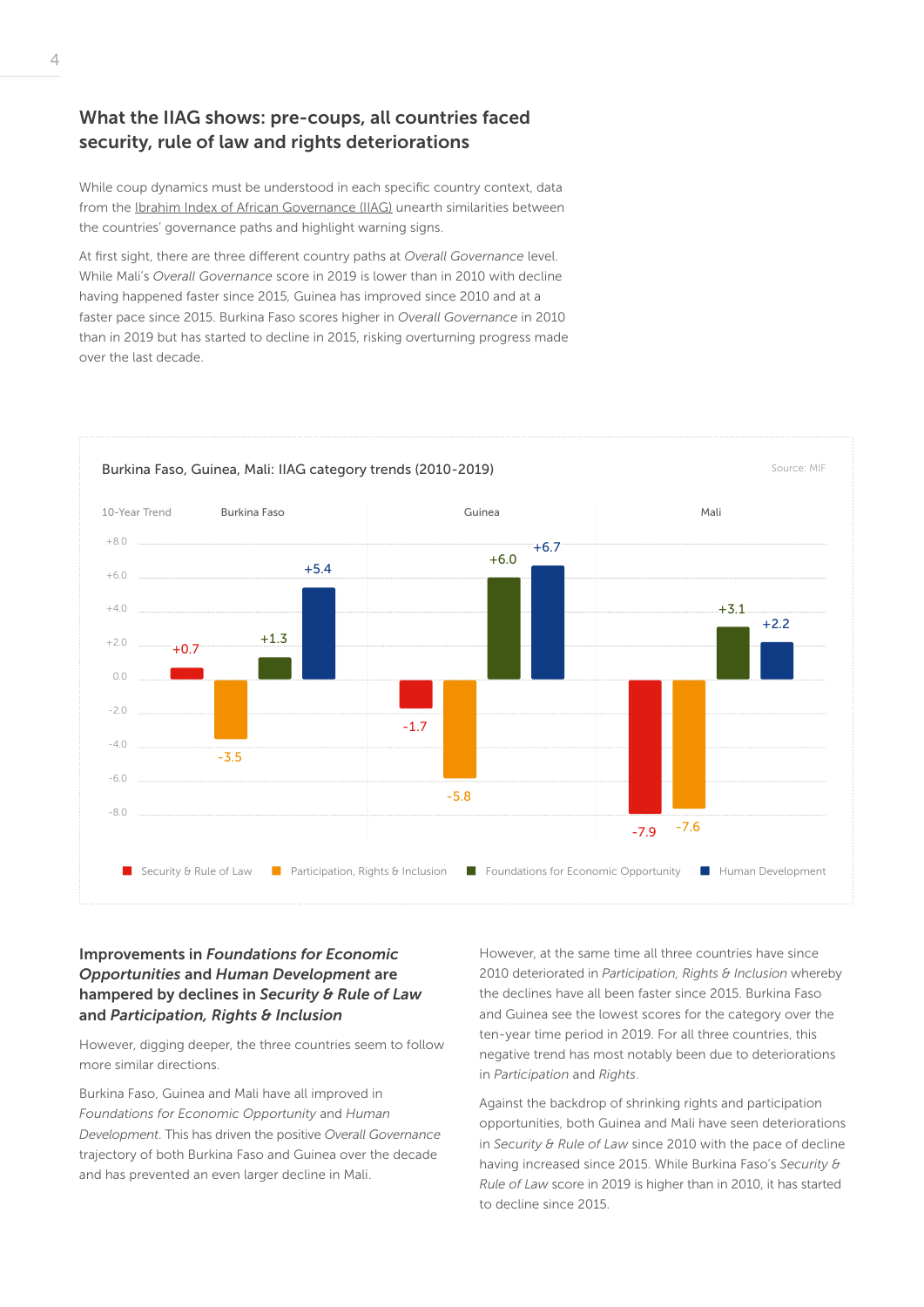# Burkina Faso: the extreme decline in the country's security situation as a key trigger

In Burkina Faso, the integrity of elections and civil society space have seen large deteriorations and all *Rights* related indicators are scoring lower in 2019 than in 2010. Freedom of expression and digital rights have been particularly restricted. In addition, there have been large setbacks in the extent to which different strata of society enjoy equal levels of civil liberties. Burkina Faso has seen its security situation since 2010 deteriorating the most on the continent. It went from being among the top 10 in 2010 ( $7<sup>th</sup>$ ) to being among the bottom 10 (46<sup>th</sup>) in 2019 for *Security & Safety*. The decline is driven by an increase in armed conflict in the country and in violence against civilians, committed particularly by non-state actors. In no other country on the continent has this type of violence increased more than in Burkina Faso. The extreme worsening of the security situation in the country and the struggle of containing armed extremist groups was a key trigger for the 2022 coup.



Burkina Faso is among the ten most declined countries for *Absence of Armed Conflict* and *Absence of Violence against Civilians*.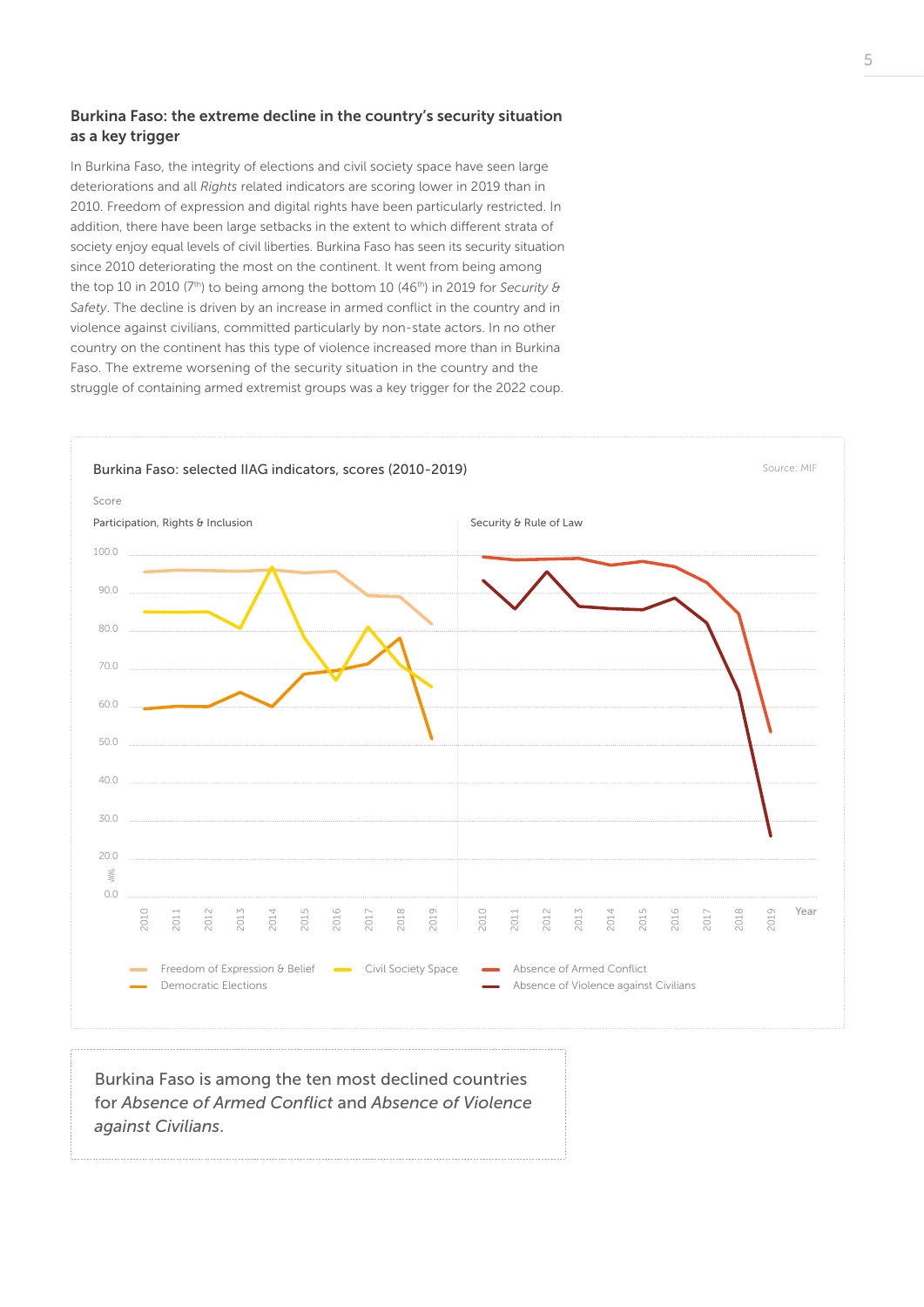# Guinea: failed compliance with the constitution and Condé's third mandate as key triggers

In Guinea, political pluralism and civil society space have been largely restricted since 2010 and all *Rights* related indicators have also declined, most notably *Digital Rights* and *Media Freedom*. Political power is less equally distributed in 2019 than in 2010 and the extent to which different strata of society enjoy the same civil rights has been limited. While a rise in violence against civilians, in particular committed by state forces, has also led to a declined security situation in Guinea, deteriorations in *Rule of Law & Justice* are driving the downwards trend of *Security & Rule of Law*. A less impartial judicial system, less rigorous judicial processes and a lower compliance of the executive with the rule of law are areas of concern. The rule of law situation in Guinea was already on a negative trajectory before President Condé's amendment of the constitution in 2020 which allowed him to run for two more terms. The grievances behind the flawed 2020 presidential elections and President Condé's third mandate were among the main motivations behind the 2021 coup in Guinea.

According to Afrobarometer surveys in 2019, 76.1% of Guineans are in favour or strongly in favour of limiting presidential term limits to a maximum of two.



Guinea is the 7<sup>th</sup> most declined country on the continent for the *Rule of Law & Justice* sub-category. In 2019, it sits at  $41<sup>st</sup>$  place in the ranking table.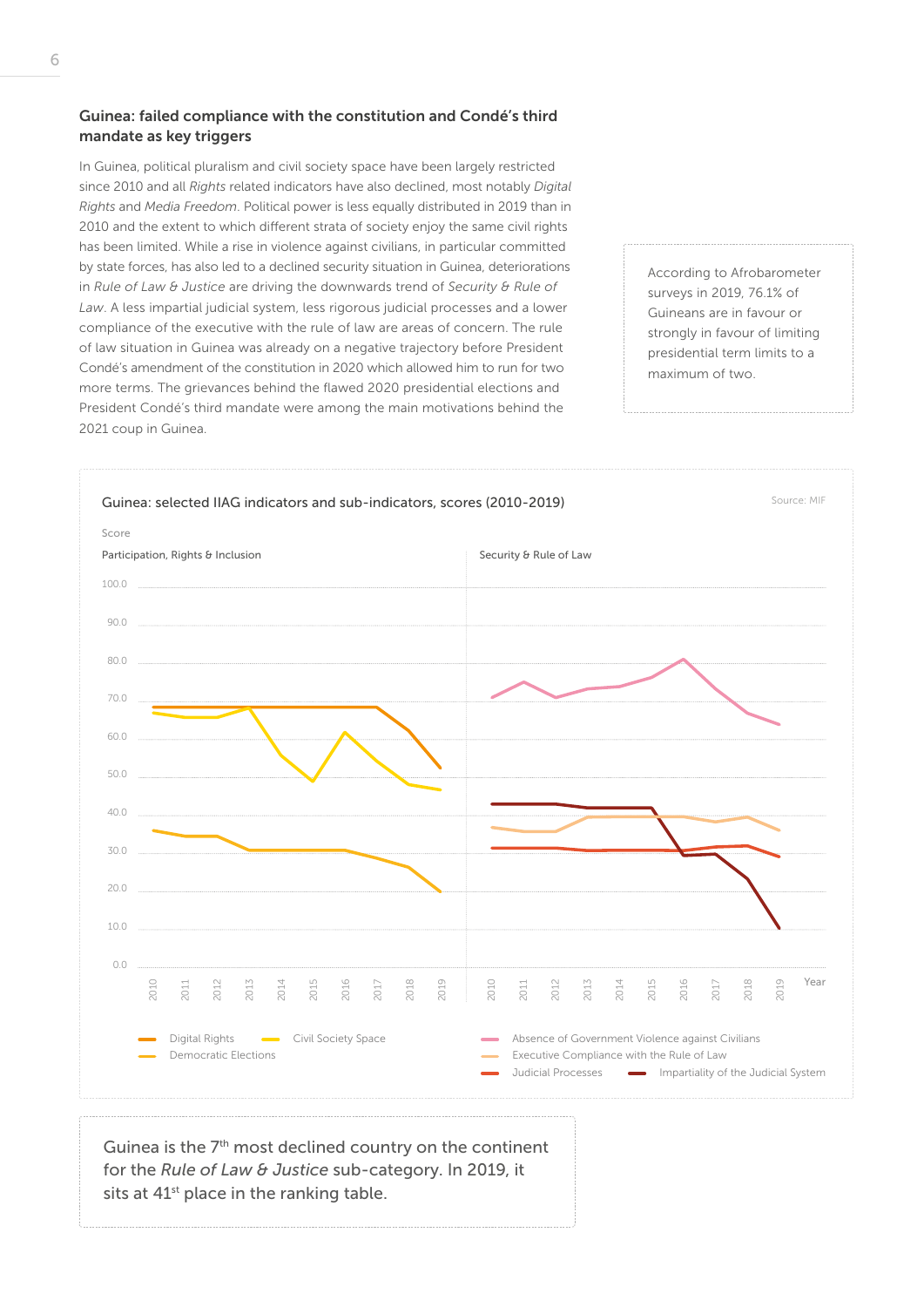# Mali: executive's neglect for the rule of law and flawed elections as key triggers

In Mali, the integrity of elections and political pluralism in the country have largely declined, with political pluralism and freedom of assembly being at their lowest over the ten-year time period in 2019. Further, there have been large restrictions to media freedom and digital rights and political power has become less equally distributed among different strata of society. Mali is among the ten most declined countries on the continent for *Security & Rule of Law*. The decline in this category is most notably driven by a deterioration in *Security & Safety* due to a large increase in armed conflict and violence against civilians. Only in Burkina Faso has violence against civilians by non-state actors increased even more. Mali has also seen declines in its rule of law, most notably in the executive's compliance with the rule of law. In no other country on the continent has this declined more than in Mali. Frustration over flawed legislative elections in 2020 when results for 31 legislative seats were overturned in favour of President Keïta, growing insecurity through increasing violent extremism and accusations of corruption led to popular protests against President Keïta and are believed to be the main triggers for the coup in August 2020.

In both Burkina Faso and Mali, citizens consider crime and security the most important problem that their governments should address. Less than one-third of Malians think that their government is doing a good job at preventing or resolving violent conflict.



Mali is the most declined country for *Executive Compliance with the Rule of Law* as well as the second most declined country for *Democratic Elections* between 2010 and 2019.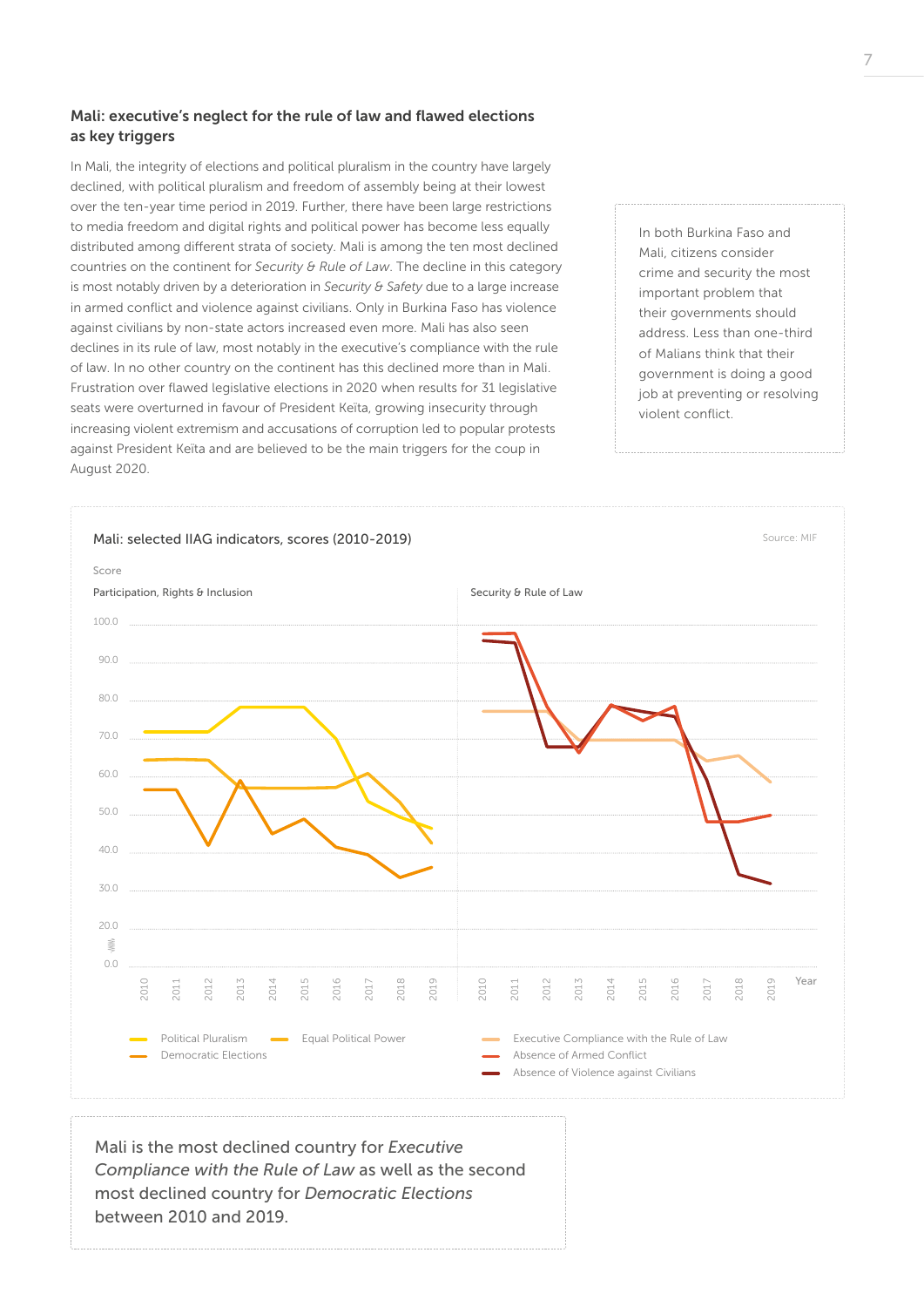# Trading off security, the rule of law and rights is unsustainable

The results from the 2020 IIAG highlight two main points. First, many of the factors that triggered the coups have long been brewing in the respective countries. Second, as outlined in the [2020 IIAG report,](https://mo.ibrahim.foundation/sites/default/files/2020-11/2020-index-report.pdf) the strongest correlations with *Overall Governance* span across all four IIAG categories, underlining the need for a balanced governance approach and the unsustainability of compromising on some governance areas for others. The three coup countries are a case in point, showing that improvements in development and at economic level cannot be made at the expense of security, the rule of law, rights and participatory space.

# For Africa's citizens, military coups offer quick alternatives to dissatisfaction with democratic processes but are no long-term solution

Citizens in each of the coup countries are not satisfied with democracy in their countries as shown by the most recent Afrobarometer data (2019/2020). While around 45% of Burkinabe are not at all or not very satisfied with democracy in their country, the share of unsatisfied citizens is as high as almost 70% in Guinea and over 75% in Mali. Almost half of Burkinabe and around 60% of Malians and Guineans think that elections are not enabling people to remove unpopular leaders.



In the run-up to the most recent coups, all three countries saw waves of antigovernment protest, emphasising citizens' dissatisfaction with governance in their countries. Presidents are also facing a trust crisis, in all three countries the military is a more trusted entity than the president. In Burkina Faso and Mali around every 8 out of 10 citizens trust the military somewhat or a lot. Combined with environments where democratic means of leadership change appear limited, this can reinforce support for the military to intervene and make coups a tool for political change. However, while military coups oust unpopular leaders, they are not offering a permanent solution to citizens' grievances. In Burkina Faso, almost half of citizens reject military rule while more than two-thirds do so in Guinea and Mali. For more than two-thirds of citizens in all countries, democracy is the preferred form of government.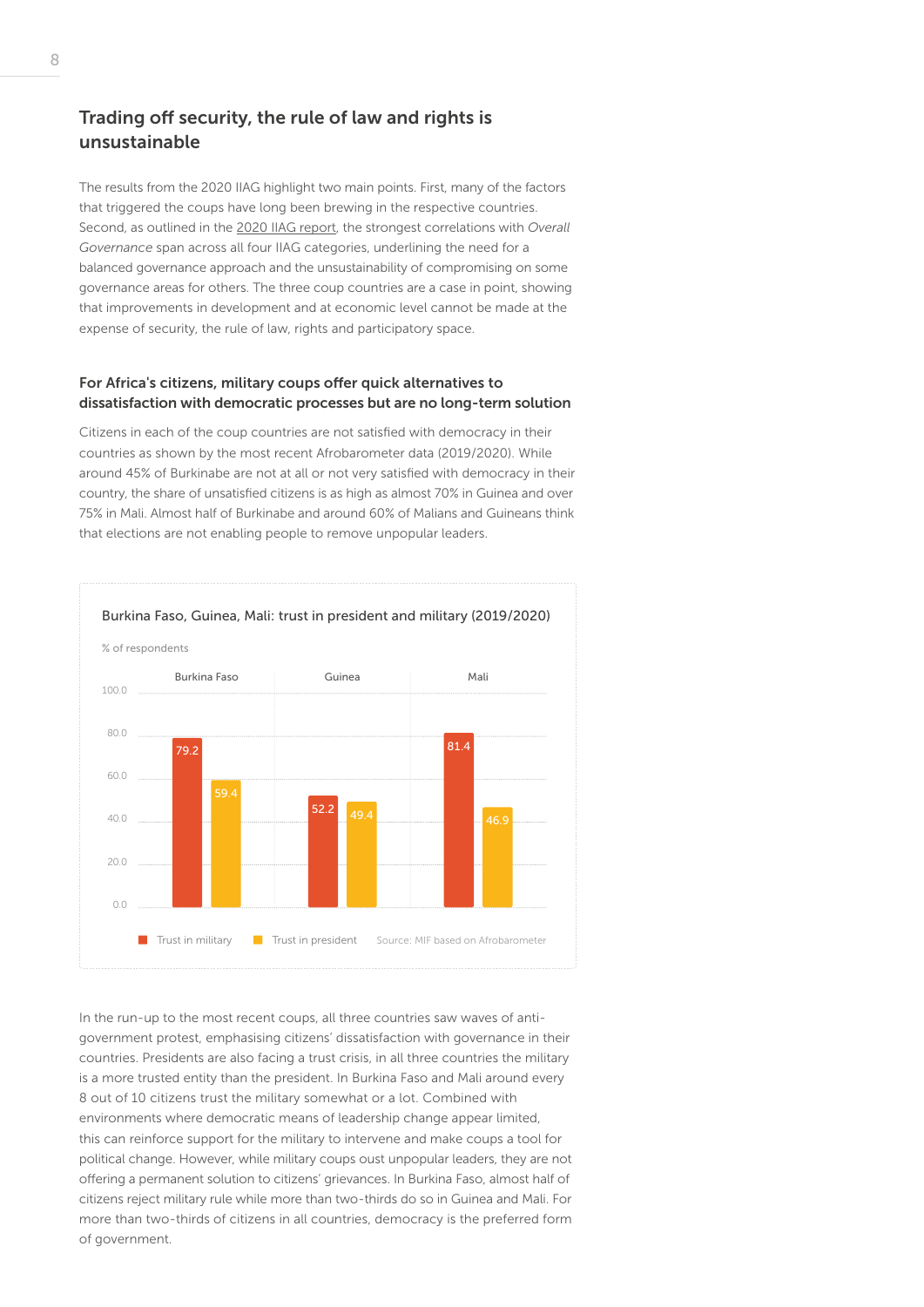# References

Africa Confidential (2022). Another domino falls to the military. https:// www.africa-confidential.com/article/id/13781/Another\_domino\_falls\_ to the military. Accessed 30 March 2022

Afrobarometer (2019/2020). Round 8 surveys. Data shared by source.

Al Jazeera (2015). Burkina Faso elects new leader in historic vote. https://www.aljazeera.com/news/2015/12/1/burkina-faso-elects-newleader-in-historic-vote. Accessed 30 March 2022

Al Jazeera (2020). Guinea voters back controversial constitution change. https://www.aljazeera.com/news/2020/3/27/guinea-votersback-controversial-constitution-changes. Accessed 30 March 2022

Al Jazeera (2021). Guinea coup leader sworn in as interim president. https://www.aljazeera.com/news/2021/10/1/guinea-coup-mamadydoumbouya-interim. Accessed 30 March 2022

Al Jazeera (2022). Burkina Faso restores constitution, names coup leader president. https://www.aljazeera.com/news/2022/1/31/burkinafaso-restores-constitution-names-coup-leader-president. Accessed 30 March 2022

BBC (2010). Alpha Conde declared winner in Guinea president polls. https://www.bbc.co.uk/news/world-africa-11762142. Accessed 30 March 2022

BBC (2012). Mali coup: World condemns mutineers. https://www.bbc. co.uk/news/world-africa-17484438. Accessed 30 March 2022

BBC (2013). Ibrahim Boubacar Keita wins Mali presidential election. https://www.bbc.co.uk/news/world-africa-23677124. Accessed 30 March 2022

BBC (2015). Guinea: Alpha Conde wins second term as president. https://www.bbc.co.uk/news/world-africa-34560856. Accessed 30 March 2022

BBC (2020a). Mali coup: Bah Ndaw sworn in as civilian leader. https:// www.bbc.co.uk/news/world-africa-54292919. Accessed 30 March 2022

BBC (2020b). Mali coup: Military promises elections after ousting president. https://www.bbc.co.uk/news/world-africa-53833925. Accessed 30 March 2022

Center for Strategic and International Studies (2021). Guinea: The Causes and Consequences of West Africa's Latest Coup. https://www. csis.org/analysis/guinea-causes-and-consequences-west-africaslatest-coup. Accessed 30 March 2022

CNN (2008). Coup leader names himself Guinea president. http:// edition.cnn.com/2008/WORLD/africa/12/24/guinea.coup.elections/. Accessed 30 March 2022

Conley, P. (2021). African Coups in the 21st Century. Democracy in Africa. http://democracyinafrica.org/african-coups-in-the-21stcentury/. Accessed 30 March 2022

Deutsche Welle (2012). Loyalists to former Malian president fight back. https://www.dw.com/en/loyalists-to-former-malian-president-fightback/a-15919520. Accessed 30 March 2022

Deutsche Welle (2014). Burkina Faso military retains power in new cabinet. https://www.dw.com/en/burkina-faso-military-retains-powerin-new-cabinet/a-18082069. Accessed 30 March 2022

Financial Times (2021). 'Failure of democracy': why are coups on the rise in Africa?. https://www.ft.com/content/a669c8e3-a744-445cb613-9ff83059c90c. Accessed 30 March 2022

France 24. (2009). Interim junta leader calls for discipline in the ranks. https://www.france24.com/en/20091210-interim-junta-leader-callsdiscipline-ranks. Accessed 30 March 2022

France 24. (2011). Dozens of soldiers arrested after failed assassination attempt. https://www.france24.com/en/20110720-dozens-soldiersarrested-after-failed-assassinate-president-conde-guinea-conakry. Accessed 30 March 2022

France 24. (2020a). Burkina Faso's Kaboré wins re-election, according to full preliminary results. https://www.france24.com/ en/africa/20201126-burkina-s-kabor%C3%A9-wins-re-electionaccording-to-full-preliminary-results. Accessed 30 March 2022

France 24. (2020b). Guinea President Alpha Condé wins controversial third term. https://www.france24.com/en/africa/20201024-guineapresident-alpha-cond%C3%A9-wins-re-election-with-59-5-of-vote. Accessed 30 March 2022

International Crisis Group. (2020). Mali : défaire le coup d'Etat sans revenir en arrière. https://www.crisisgroup.org/fr/africa/sahel/mali/malidefaire-le-coup-detat-sans-revenir-en-arriere. Accessed 30 March 2022

International Crisis Group. (2021). Condé's Removal Clears the Way for Army to Regain Control of Guinea. https://www.crisisgroup.org/africa/ west-africa/guinea/alpha-conde-ouvert-la-voie-au-retour-de-larmeela-tete-de-son-pays. Accessed 30 March 2022

International Crisis Group. (2022). L'insécurité, facteur déterminant du putsch de Ouagadougou. https://www.crisisgroup.org/fr/africa/ sahel/burkina-faso/linsecurite-facteur-determinant-du-putsch-deouagadougou-1. Accessed 30 March 2022

Mo Ibrahim Foundation (2020a). Ibrahim Index of African Governance (IIAG). https://mo.ibrahim.foundation/iiag. Accessed 30 March

Mo Ibrahim Foundation (2020b). 2020 Ibrahim Index of African Governance: Index Report. https://mo.ibrahim.foundation/sites/default/ files/2020-11/2020-index-report.pdf. Accessed 30 May 2022

News24. (2021). 2021, the year military coups returned to the stage in Africa. https://www.news24.com/news24/africa/news/2021-the-yearmilitary-coups-returned-to-the-stage-in-africa-20211228. Accessed 30 March 2022

Powell, J. M./C. L. Thyne (2011). "Global Instances of Coups from 1950 to 2010: A New Dataset." Journal of Peace Research 48(2):249-259. Dataset 2: Final (purged & updated) dataset (txt format). http://www.uky. edu/~clthyn2/coup\_data/home.htm. Accessed 30 March 2022.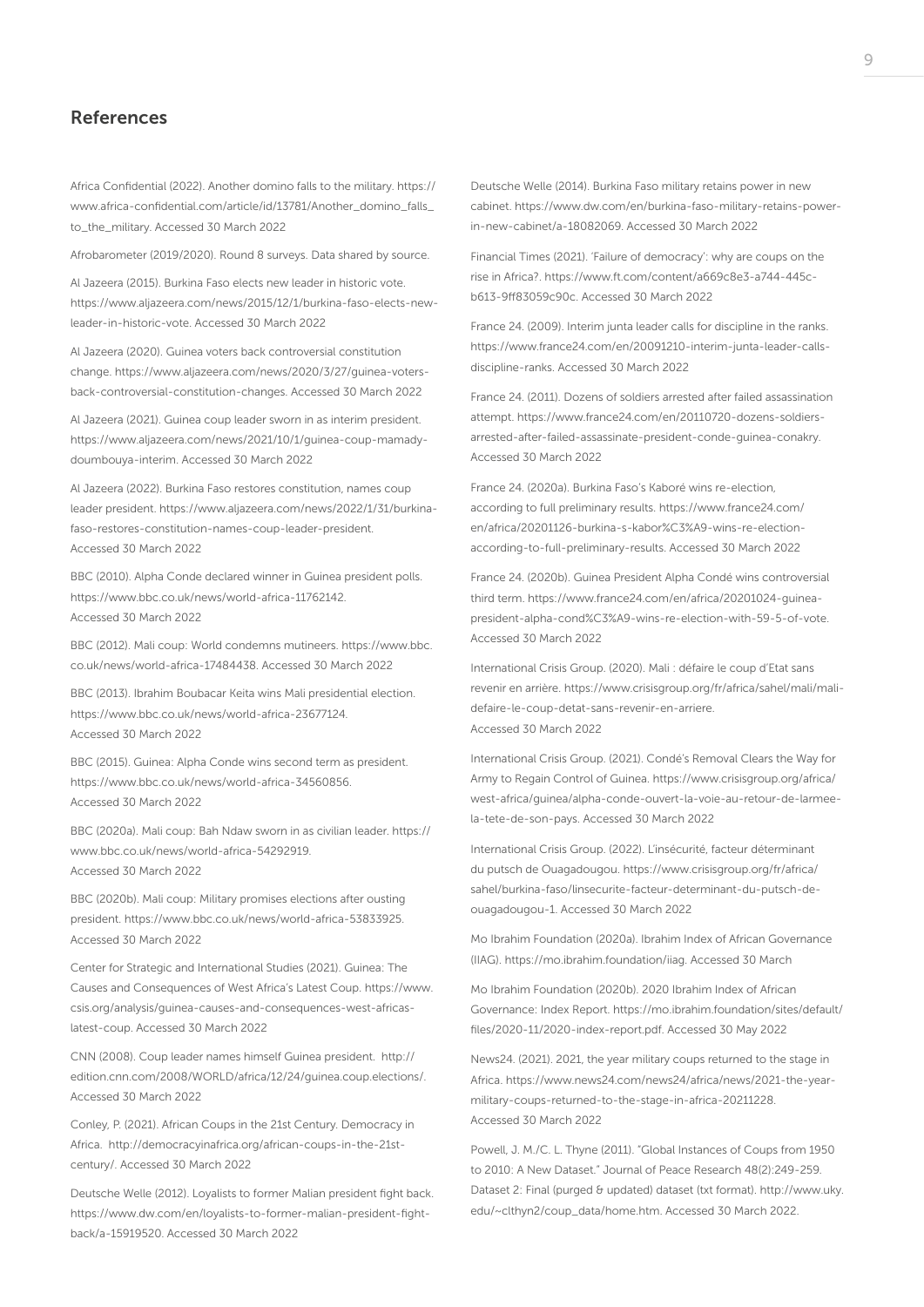Reuters (2018). Mali president Keita wins landslide election; faces uphill struggle. https://www.reuters.com/article/us-mali-electionidUSKBN1L10ZK. Accessed 30 March 2022

Reuters (2021). Mali coup leader Goita sworn in as interim president and appoints PM. https://www.reuters.com/world/africa/mali-coup-leaderassimi-goita-sworn-transitional-president-2021-06-07/. Accessed 30 Mar. 2022

Reuters (2022a). Explainer: Why is Burkina Faso's army mutinying? https://www.reuters.com/world/africa/why-is-burkina-fasos-armymutinying-2022-01-23/. Accessed 30 March 2022

Reuters (2022b). Factbox: Recent coups in West and Central Africa. https://www.reuters.com/world/africa/recent-coups-west-centralafrica-2022-02-01/. Accessed 30 March 2022

Schnabel, S. (2022). Looking back to understand the present: The coup in Burkina Faso and the legacy of regional interventions. Peace Research Institute Frankfurt (PRIF). https://blog.prif.org/2022/02/01/ looking-back-to-understand-the-present-the-coup-in-burkina-fasoand-the-legacy-of-regional-interventions/. Accessed 30 March 2022

The Africa Report (2022). Burkina Faso: The secrets behind the coup against Kaboré. https://www.theafricareport.com/171773/burkina-fasothe-secrets-behind-the-coup-against-kabore/. Accessed 30 March 2022

The Conversation. (2021). Guinea coup has left west Africa's regional body with limited options. But there are some. https://theconversation. com/guinea-coup-has-left-west-africas-regional-body-with-limitedoptions-but-there-are-some-168092. Accessed 30 March 2022

The Guardian (2015). The rise and fall of Burkina Faso's coup: what you need to know. https://www.theguardian.com/world/2015/ sep/24/burkina-faso-coup-rise-and-fall-of-what-you-need-to-know. Accessed 30 March 2022

The Guardian. (2022). Guinea-Bissau under control, president says, after feared coup attempt. https://www.theguardian.com/world/2022/ feb/01/fears-of-guinea-bissau-coup-attempt-amid-gunfire-in-capital. Accessed 30 March 2022

The Mail & Guardian. (2021). Coups are always a bad idea  $-$  even the popular ones. https://mg.co.za/africa/2021-09-21-coups-are-alwaysa-bad-idea-even-the-popular-ones/. Accessed 30 March 2022

The Nordic Africa Institute (2021). Constitutional coups have often preceded military ones. https://nai.uu.se/news-and-events/news/2021- 10-07-constitutional-coups-have-often-preceded-military-ones.html. Accessed 30 March 2022

United States Institute of Peace. (2020). Five Things to Know About Mali's Coup. https://www.usip.org/publications/2020/08/five-thingsknow-about-malis-coup. Accessed 30 March 2022

Washington Post. (2021). Analysis | Another Coup in Mali? Here's What You Need to Know. https://www.washingtonpost.com/ politics/2021/05/28/another-coup-mali-heres-what-you-need-know/. Accessed 30 March 2022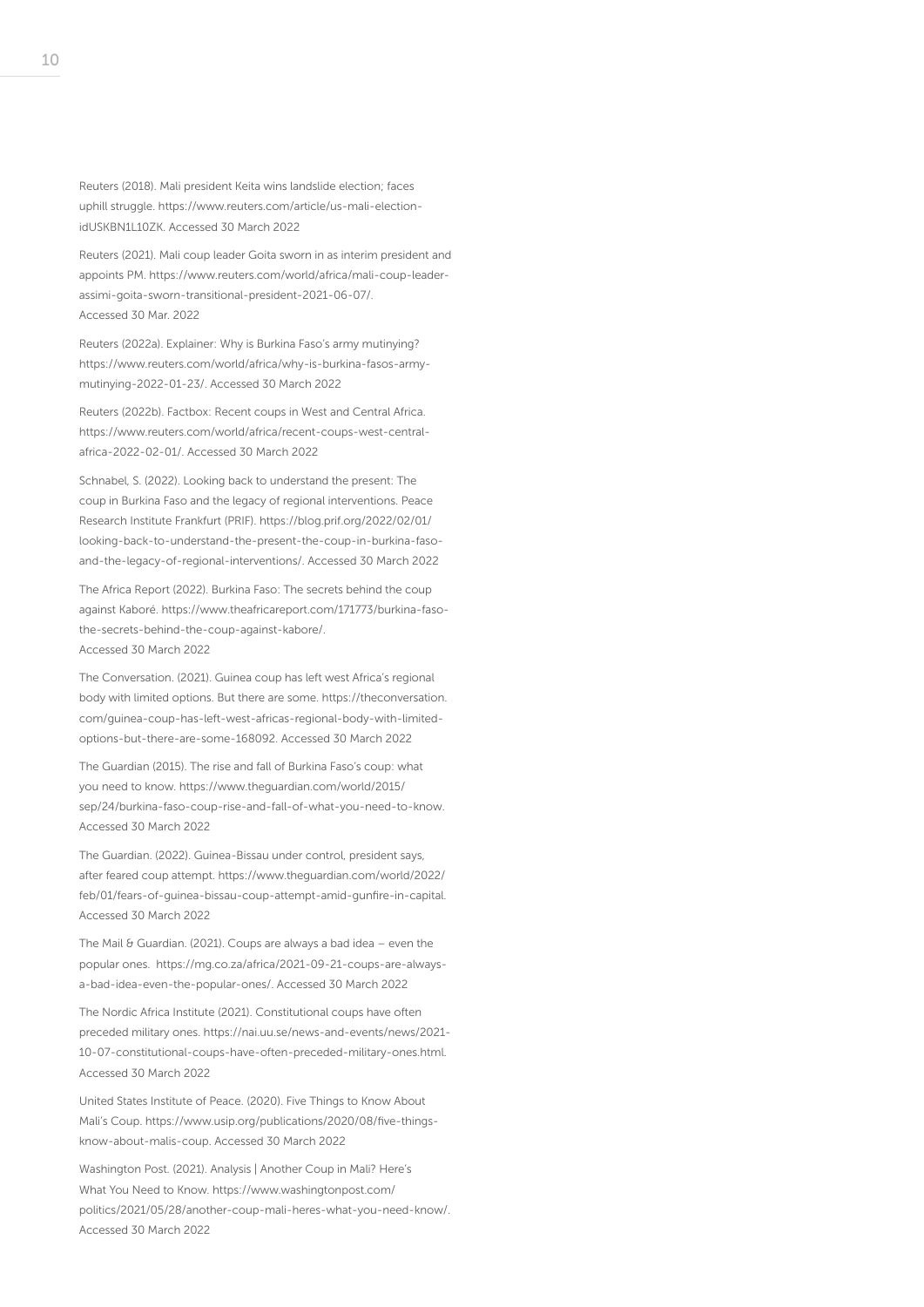Author: *Ines Schultes, Senior Researcher* research@moibrahimfoundation.org

Design: *Maria Tsirodimitri, Head of Design*

April 2022